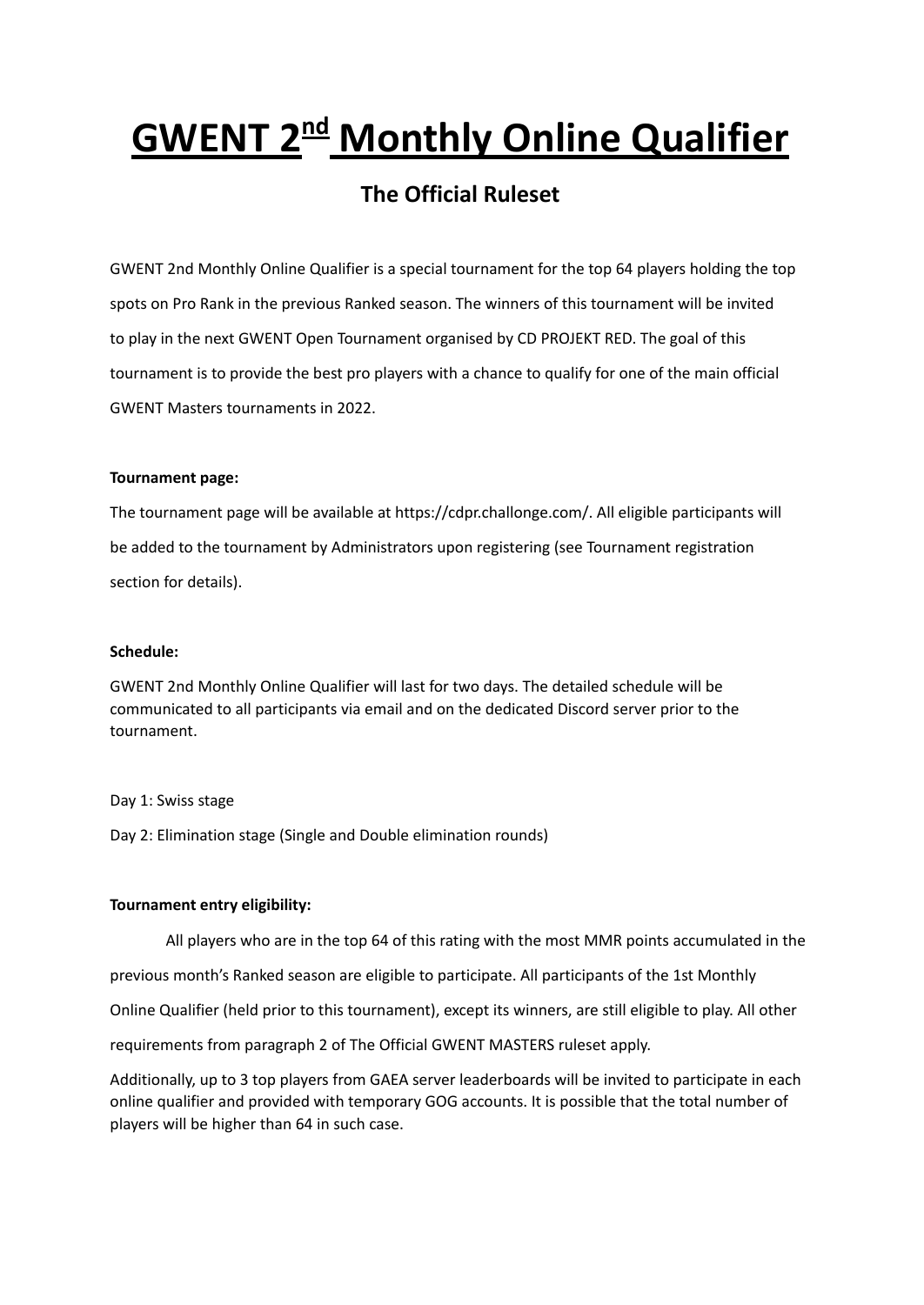#### **Tournament registration:**

All players eligible for participation in the tournament will receive an email from CD PROJEKT RED after the end of respective Ranked season, to their email addresses associated with relevant GOG accounts. Upon receiving this email, players will need to join Discord server specified in the communication and provide tournament Administrators with the following data:

● Active Challonge nickname (should be identical to the account name on Discord)

- Email associated with Challonge account
- Gwent nickname

3 Leader abilities each from a unique faction that will be used on Day One (Swiss stage) of the Qualifier and full decklists.

● If you qualify for Day Two - 4 Leader abilities each from a unique faction that will be used on Day Two (Double Elimination) of the Qualifier and full decklists. We recommend using the official [GWENT](https://www.playgwent.com/en/decks) Deck Library to generate and share decklists. No registration is needed and decklists can be shared with the tournament admins as links.

#### **Check-in and no-shows:**

All players have to confirm their participation during a "check-in" phase on the Challonge tournament Platform. This phase will be active for 1 hour prior to the beginning of the 1st round of The Tournament. No check-in will be required on Day 2 of the qualifier. Players failing to complete the check-in before the start of the tournament will be automatically disqualified from the qualifier.

Players who will complete the check-in, but will be late for the start of any round for more than 10 minutes will automatically receive a technical loss in the relevant match. If any player will be late for two matches straight he or she will be automatically disqualified from the tournament. In case a player is missing his/her opponent after 10 minutes since the beginning of any round, he/she should report it on a #no-shows channel on the Discord tournament server and put a score 2-0 as a result of his/her match on the website.

#### **Round length**

All players should make reasonable efforts to finish their matches within the 60 minutes limit. In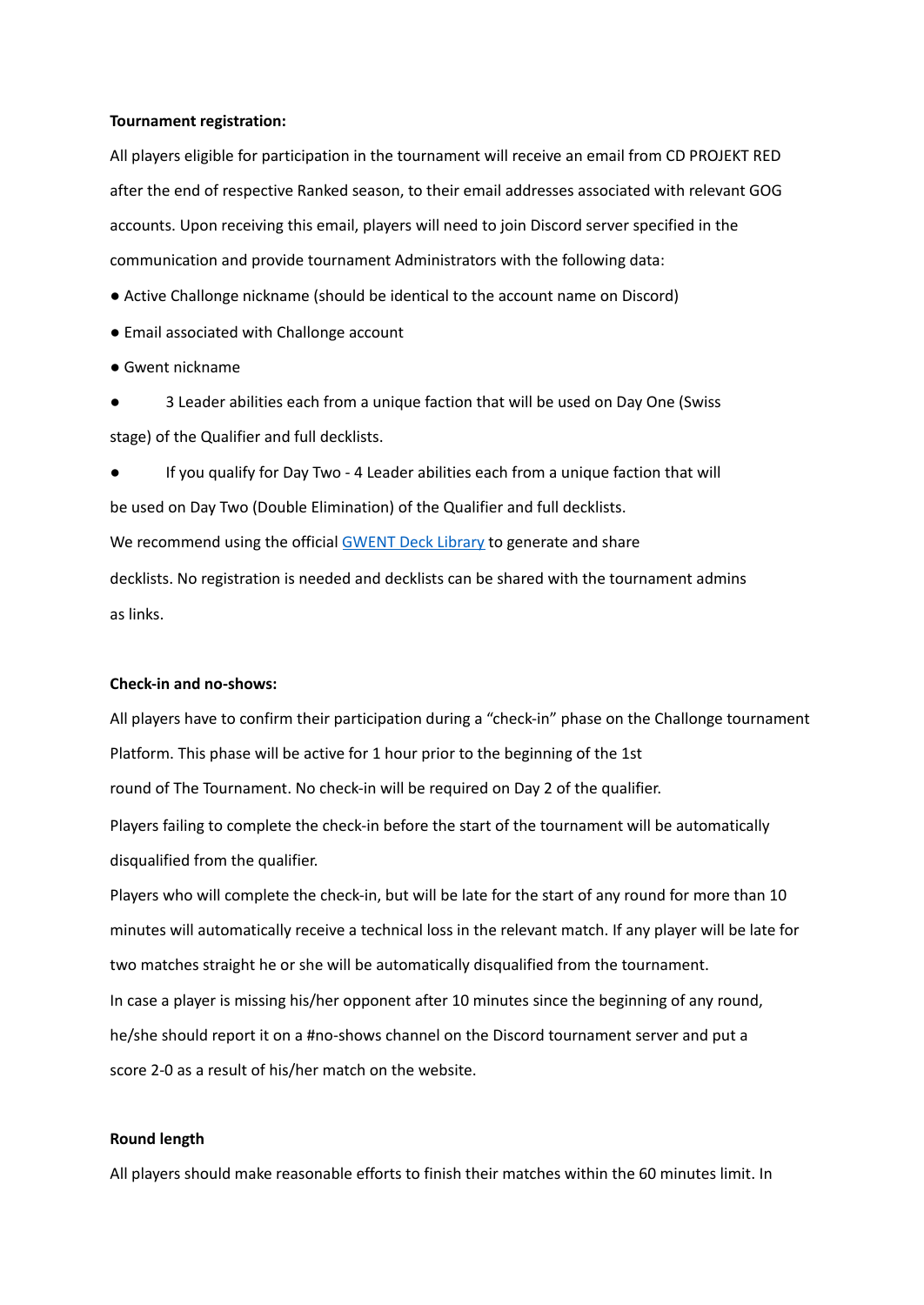case both players are present online and successfully contacted each other, but for any reason didn't start their first game after 15 min since the beginning of any round - they are obliged to notify tournament Administrators on Discord about this situation. Tournament Administrators at their sole discretion can add additional time for players to finish their game or to stop any match that will be unfinished after 60 minutes since the beginning of any round. Players are advised to pay attention to Discord notifications and provide timely updates by the Tournament Administrators requests at all times.

#### **Bans**

Before the start of each series, players must ban one of their opponent's decks and notify each other about this choice. We recommend using this [tool](https://teamaretuza.com/gwent/ban/) to perform this action and simultaneously receive the results. Therefore, after the bans will be made, players will remain with:

- 2 decks are available to them for any match during Swiss stage;
- 3 decks are available to them for any match during the Double Elimination stage.

All players are encouraged to save screenshots and/or record videos to present those later in case of any disagreements with the opponent during the tournament.

#### **Turn order**

This tournament will be utilizing the coin flip feature that allows the player who invites his opponent to a friendly match to always have a blue coin (go first). Players should be mindful of this and

make sure that game invitations are always sent by the correct player. In case such a mistake was made, the game should be restarted before any cards will be played.

Players need to randomly define the turn order in every match. A player that will be going in the 1st game of the series also will be going first in games 3 and 5, while his opponent will be going first in games 2 and 4.

#### **Awarded victories (byes):**

If the number of players is odd before any round of Swiss, one of the players with the lowest current score (or random player in case of the 1st round) will receive an awarded victory (bye) that will give him or her 3 points as any other victory with 2-0 score. This player will have to wait for the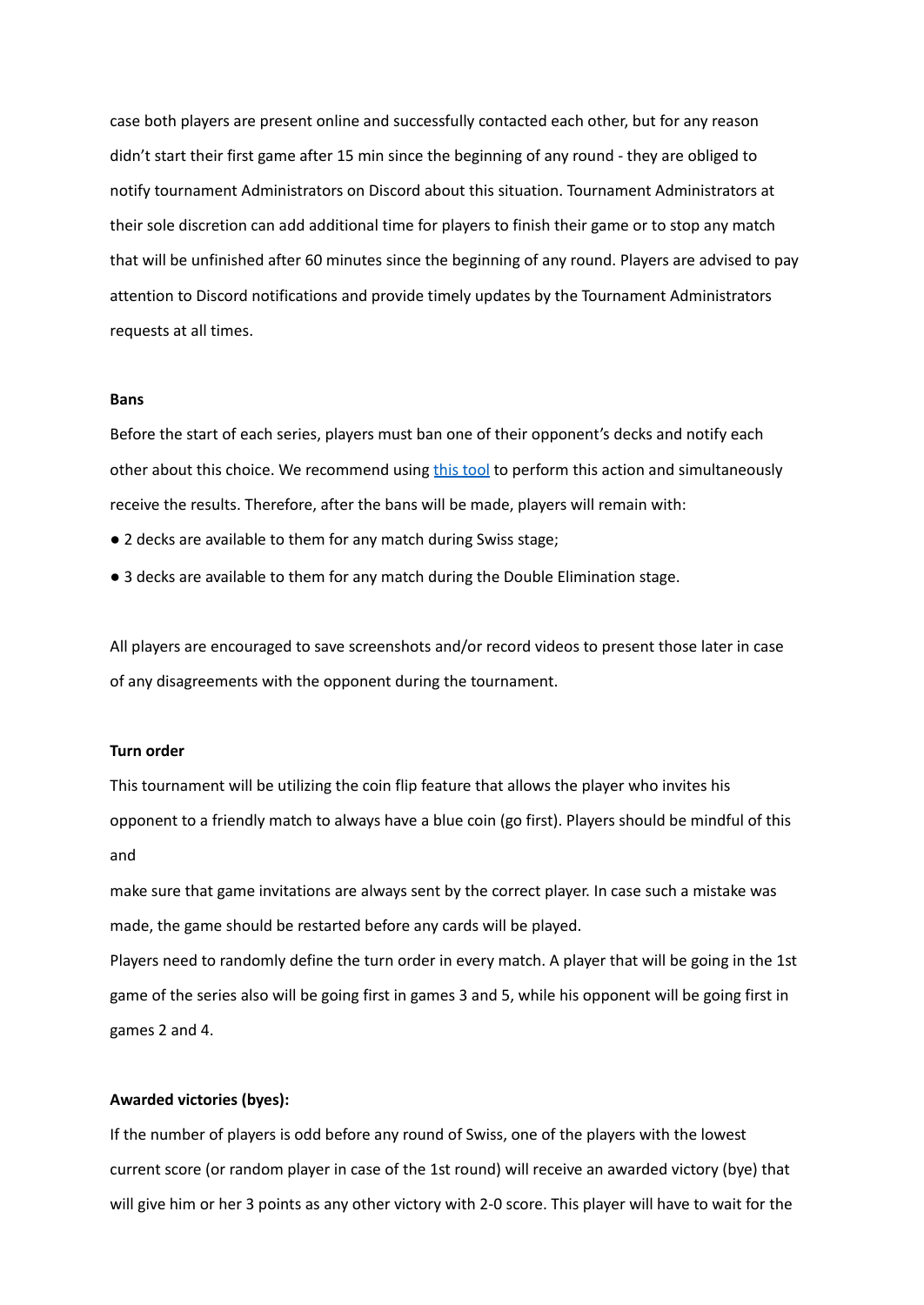beginning of the next round of Swiss to continue playing, no other actions will be required from him or her.

#### **Forfeits:**

All players can forfeit the tournament at any given moment by forfeiting the game in progress and notifying their current opponents and tournament Administrators (by leaving a message on the #results channel on the Discord tournament server).

Players will be deemed to immediately and automatically forfeit his/her Match in accordance with paragraph 9 of Official GWENT MASTERS ruleset.

#### **Bugs and disconnects:**

In case of permanent disconnect from a game of GWENT for any reason - the disconnected players will automatically lose that game. His/her opponent needs to report this issue to the #results channel on the Discord tournament server and provide a screenshot of the game's end screen.

In case both players are affected by the same technical issue (disconnect) and the game can't be completed, this game result counts as a technical draw (both players will receive 1 point as per regular draw).

#### **Reporting results:**

Players are responsible for updating the tournament page on Challonge with the results of any finished series. Possible results include the following scores: 2-0, 0-2, 2-1, 1-2, 1-1, 1-0, 0-1 and 0-0.

In case of disputes between participants, screenshots of game results are always required when contacting Tournament Administrators (#results channel on Discord).

#### **Tournament Administrators:**

Administrators will settle potential disputes according to this Ruleset and the Official GWENT MASTERS ruleset, as well as a sense of sportsmanship. The decision of administrators in case of a dispute is final and binding.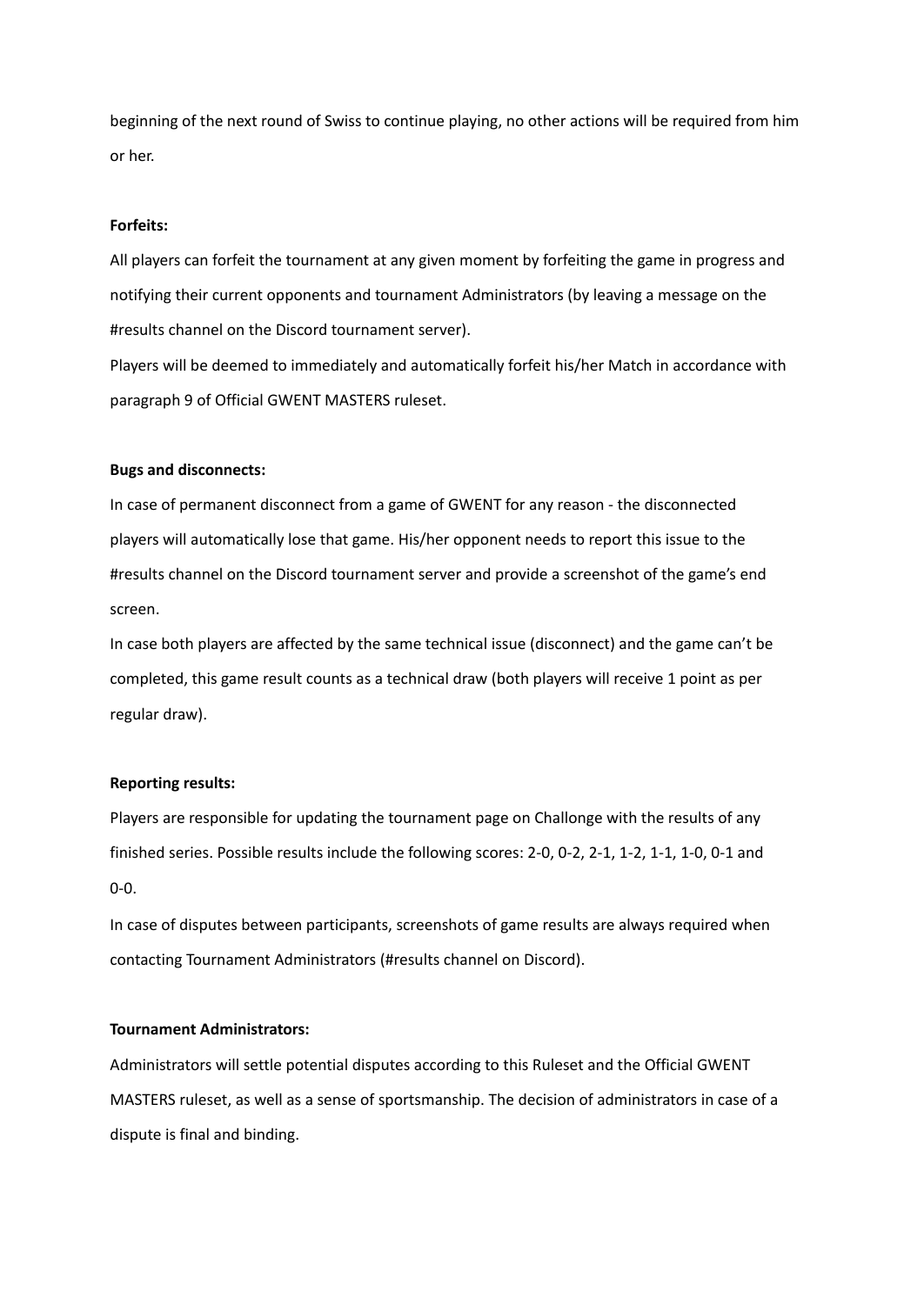#### **Conduct:**

All relevant rules from paragraph 12 of The Official GWENT MASTERS ruleset will be applied accordingly to this tournament.

#### **Rules and format:**

On Day 1 of the 2nd Monthly Online Qualifier participants will compete by playing games in a Swiss-system format over the course of 6 rounds. In case there will be less than 33 registered participants, only 5 rounds will be held. This stage of the tournament will be held on Challonge, while the full decklists will be visible on an ad-hoc tournament page on [The](http://tournaments.playgwent.com/ournaments.playgwent.com/) [Tournament](http://tournaments.playgwent.com/ournaments.playgwent.com/) Platform

After the final round 16 best players will advance to Day 2, while the others will be eliminated.

● Each participant must build 3 decks for Day 1;

Decks cannot be modified between games and/or matches and must be submitted to the tournament administrator or directly to the Gwent tournament Platform no later than 1 hour before the tournament;

● No two decks prepared for the same qualifier stage can be of the same faction;

● All matches on Day 1 will be played in a best-of-three format;

Players will be able to ban, in secret, a chosen enemy deck at the beginning of each match (see "Bans" paragraph for more details);

Ties won't be replayed and will be registered as a normal match result, except rounds 5 and 6 of Swiss;

Intentional draws (ID) aren't allowed. In the event of a tie in rounds 5 and 6 of Swiss, the entire game will be restarted from the beginning with the same decks;

Winning decks can't be used to play another game while losing ones may be used again or be swapped out for another;

In each match (Bo3 series) players are limited in using only the decks submitted to the Tournament Platform earlier. All players will be able to check the contents of their opponents deck at any point of the tournament;

● In case of a tie, the same deck can be used again in Bo3 (tie doesn't count as a victory)

By winning a match player will receive 3 points, by losing - 0 points. For any

match that will end with a tie both players will receive 1 point;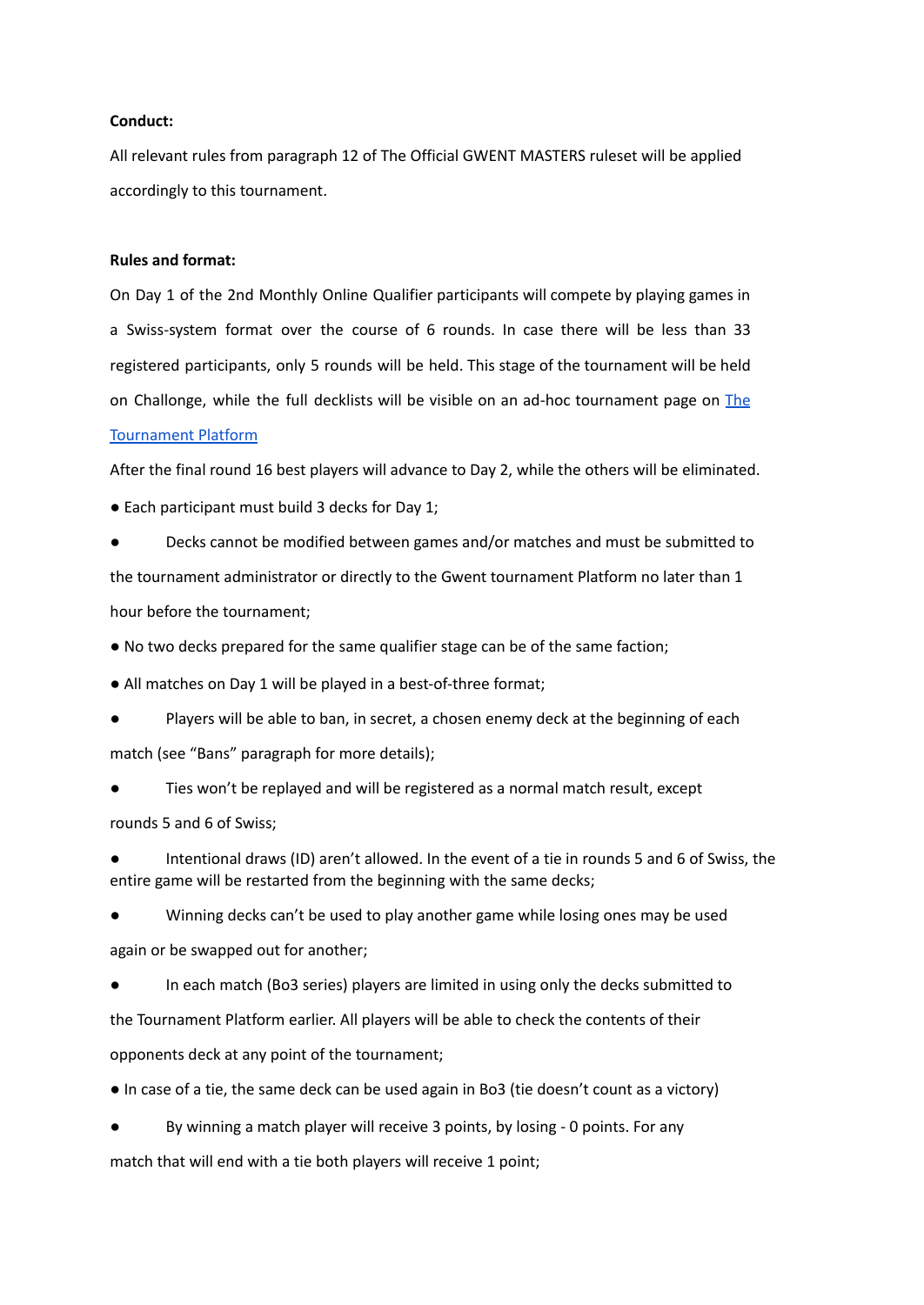Players will be eliminated from the tournament after 4 losses (3 losses in case of fewer than 33 participants);

- The following tiebreakers will be used to determine the final standings:
- Median-Bucholz system (the value it shows is the sum of a player's

opponents' scores, with the best and worst scores discarded)

- Wins vs Tied Participants
- Game Win %

On the second day of the qualifier, the top 16 players determined during day 1 will compete in a mix of a single and double-elimination format. This stage of the tournament will be held on [The](http://tournaments.playgwent.com/ournaments.playgwent.com/) [Tournament](http://tournaments.playgwent.com/ournaments.playgwent.com/) Platform. It's recommended to read this guide about using it: <https://tournaments.playgwent.com/about>. Additionally, any questions about the tournament flow can be sent to the tournament Administrators on Discord.

● All matches will be played in a best-of-five format;

- $\bullet$  First 2 rounds of the 2<sup>nd</sup> day of the qualifier will be played in Single Elimination format, the rest – in Double Elimination format;
- Opponents will be able to ban, in secret, a chosen enemy deck at the beginning

of each match;

- Seeding on Day Two will be random;
- Each participant must build 4 decks for Day 2;
- Decks cannot be modified between games and/or matches and must be submitted

to the directly to the tournament Platform no later than 1 hour before the start of the tournament.

In the event of a tie, the entire game will be restarted from the beginning with the same decks;

Winning decks can't be used to play another game, while losing ones may be used again or be swapped out for another;

● Players are allowed to use trackers during the entirety of the tournament.

### **Prizes:**

The winners of both double-elimination brackets (i.e. winners of the lower and higher brackets) will be invited to participate in the next GWENT Open Tournament, where he or she will have a chance to compete for a share of a \$10 000 prize pool, Crown Points, and an invitation to World Masters.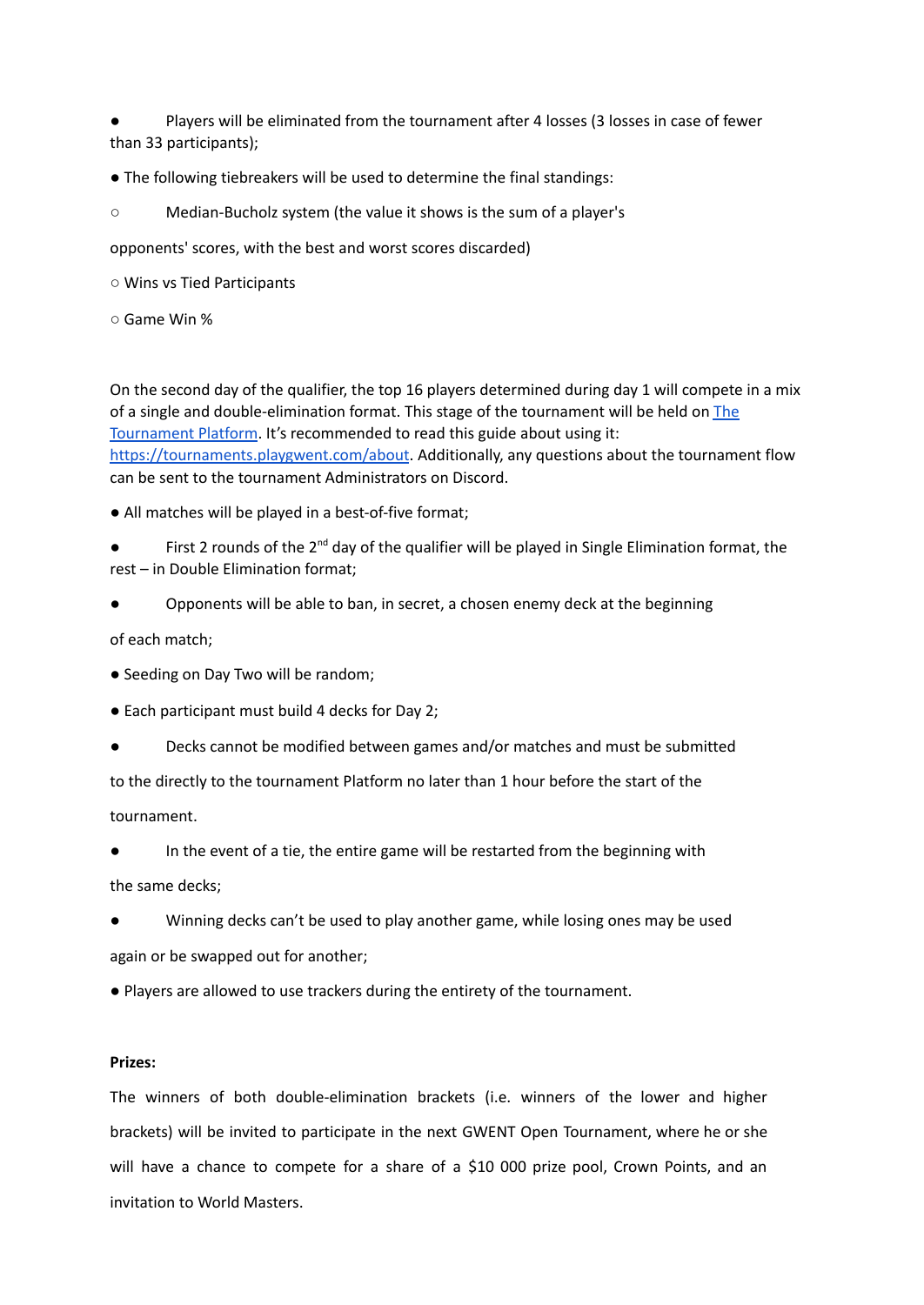Additionally, Players will be able to earn Crown Points for finishing in one of the top-4 positions in the qualifier's standings:

1st Place (winner): 5 CP 2nd Place (runner-up): 4 CP 3rd Place (loser of the final round in the lower bracket): 3 CP 4th Place (loser of the pre-final round in the lower bracket): 2 CP See GWENT Masters rules section 5.5 for more details.

#### **Communication:**

All eligible players need to join the Discord channel sent by CDPR to the email associated with their GOG account. Discord will be used as the main communication tool for the duration of the tournament, however in order to communicate with their opponents, players can use private messages on Discord or GOG. Please be respectful towards the administrators and other participants of the tournament alike.

#### **Administrators:**

Main Administrator of the tournament will be Giordano, Discord name **[ESC] giordaniko#1938**. Assistant administrators: **HighNoon#8965 [ESC] Ci\_87#3766 MirandaTheTempest#546 8 [ESC] Camun86#8240**

Participants must comply with all instructions from an Administrator and the Administrator's decision on any issues relating to this tournament will be final and binding.

#### **Streaming:**

Every player is allowed to stream and/or post their games online. CDPR in its sole discretion may organize the official broadcast of the selected matches and/or delegate this process to the selected 3<sup>rd</sup> parties.